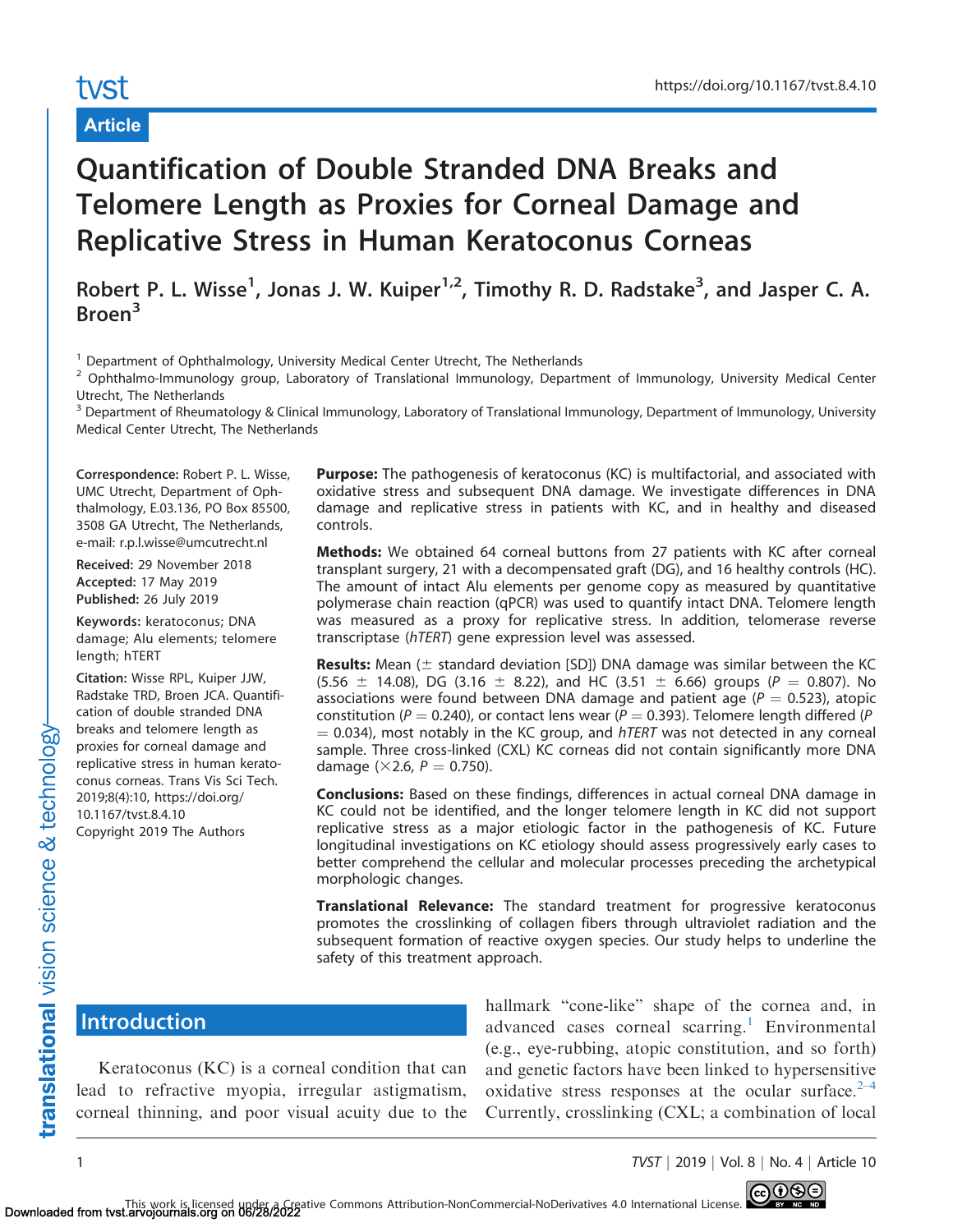ultraviolet (UV) radiation and riboflavin photosensitizing eye drops) is regarded as an established treatment to prevent disease progression and much research is devoted to study UV-related treatment effects.<sup>[5](#page-6-0)</sup> However, DNA damage induced by UV radiation also has been suggested as a possible causative factor in the development of  $KC<sup>6,7</sup>$  $KC<sup>6,7</sup>$  $KC<sup>6,7</sup>$  UV radiation can damage DNA, leading to breaks in the double-stranded DNA, and the ocular surface is heavily exposed to the potentially detrimental effects of UV radiation on DNA integrity.<sup>[7,8](#page-6-0)</sup> Consequently, the cornea has several robust intrinsic defense systems against UV-induced damage and reactive oxidative species (ROS) in particular. Indeed, studies have found altered activity of several enzymes in the corneas of patients with KC, including the enzymes superoxide dismutase,<sup>[9](#page-6-0)</sup> aldehyde dehydrogenase,<sup>[10](#page-6-0)</sup> catalase, $\frac{11}{11}$  $\frac{11}{11}$  $\frac{11}{11}$  cathepsin, $\frac{11}{11}$  glutathione reductase, transferase, and peroxidases.[10](#page-6-0) Therefore, this altered enzyme activity may contribute to oxidative stress and accumulation of damage.

When DNA damage accumulates, cells usually enter apoptosis. Hence, when there is increased exposure to, for instance, UV light, cells will accumulate DNA breaks rapidly. When DNA repair mechanisms are not able to cope with these breaks, the cells will enter apoptosis, subsequently leading to an increased cell turnover. In keratoconus, one can hypothesize that an increased epithelial apoptosis influences the local homeostasis of the cornea, leading to the loss of stromal collagen fibrils fundamental in the disruption of the normal corneal architecture. In addition, increased cellular turnover could be a sign of increased damage to corneal cells, forcing increased cellular replication to replace damaged cells. A wellknown measure for the rate of cellular turnover and replicative senescence is telomere length (TL). Telomeres function as a noncoding protective end region of chromosomes. Due to the DNA end replication inefficiency of polymerases, chromosomes shorten every cell division. After a certain number of divisions, the threshold of attrition is reached, and cells go into apoptosis or enter a senescence state. Therefore, telomeres are indicative of the number of divisions the cell lineage has undergone and are a measure of replicative stress. Repair systems exist (i.e., human telomere reverse transcriptase  $[hTERT]$ ) and sometimes are upregulated in cells that divide rapidly, such as stem cells. $^{12}$  $^{12}$  $^{12}$ 

To answer the question whether corneal cells present in the cornea of keratoconus patients consist of cells refractive to DNA damage–induced apoptosis, we quantified the amount of DNA breaks in these cells by measurement of intact Alu elements, a proxy for the amount of DNA breaks. $13-17$  The amount of DNA breaks represents a composite measure of the balance between DNA repair and DNA damage. An increase in DNA breaks in keratoconus corneas compared to healthy or decompensated graft corneas could highlight a role for either increased DNA damage, or decreased damage response in this disease.

Secondly, we investigated whether these corneal cells show signs of increased replicative cell turnover by measuring TLs and *hTERT* gene expression as additional parameters of replicative function. Hypothetically, short telomeres in corneal cells could indicate a constitutional increased replicative rate, preceding the disrupted morphologic structure of a keratoconus cornea.

To answer these questions we assessed DNA breaks, TL, and hTERT expression in 64 human corneal buttons from 27 patients with KC who underwent corneal transplant surgery, 21 with a decompensated graft (diseased controls; DG) not related to KC, and 16 unaffected (healthy) postmortem donor corneas (HC).

#### Material and Methods

#### Corneal Samples

This study was approved by the medical research ethics committee (MREC) of the UMC Utrecht. It reviews research protocols in accordance with the Medical Research Involving Human Subjects Act (WMO). The MREC of the UMC Utrecht is accredited by the Central Committee on Research Involving Human Subjects (CCMO) since November 1999. The MREC of the UMC Utrecht also is member of the Dutch union of MRECs (NVMETC). No donor was from a vulnerable population and all donors or next of kin provided freely-given written informed consent.

Twenty-seven cornea samples were obtained from 27 patients who received a corneal transplant for severe KC and one with pellucid marginal degeneration (the KC group). A second group of 21 corneal samples was obtained from 21 patients who underwent a regrafting procedure due to a decompensated corneal graft in which the indication for the primary graft was not KC (the DG group). The corneal buttons in the KC and DG groups were embedded in Tissue-Tek (Sakura Finetek USA, Inc., Torrance, CA) immediately after resection and stored at  $-80^{\circ}$ C.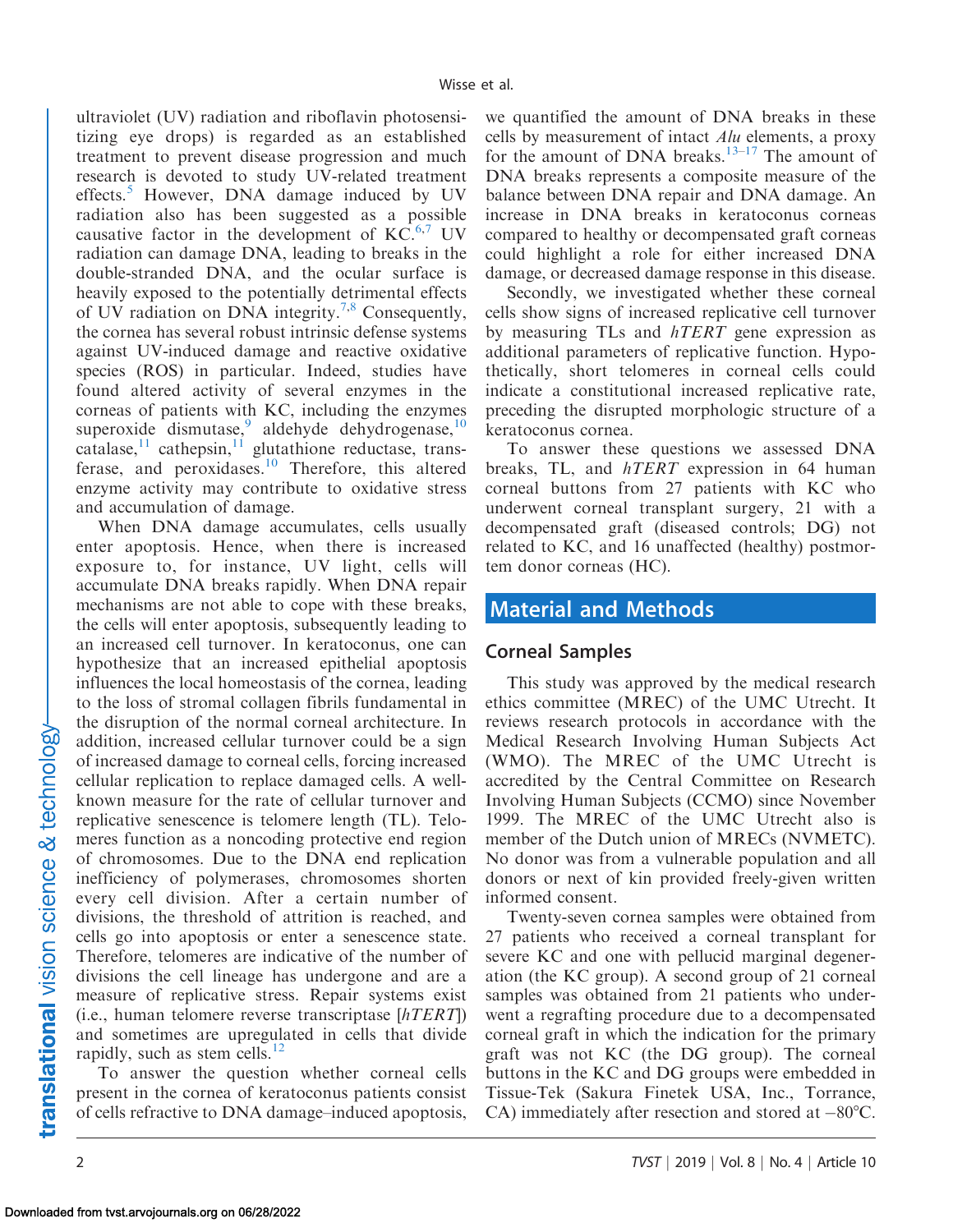Corneal samples also were obtained from 10 healthy controls (HC group); these samples were obtained from the Euro Cornea Bank (Beverwijk, The Netherlands) and the Department of Anatomy, University Medical Center Utrecht, Utrecht, The Netherlands. Within 24 hours of death, the corneas were prepared from postmortem tissue obtained from 16 unrelated donors, each of whom had no documented history of KC, ocular inflammation, or vitreoretinal disease. All patients provided written informed consent after explanation of the procedure. Informed consent for the postmortem donation of ocular tissue was provided under the auspices of the head of the Department of Anatomy, University Medical Center Utrecht, The Netherlands. All tissues were acquired in compliance with Dutch law (Wet op de lijkbezorging, Art 18, lid  $1/$  18–06–2013) and the institutional guidelines established by the University Medical Center Utrecht.

#### Clinical Data Extraction

Additional data were extracted from patient records and included patient history and the preoperative assessment, which included the results of a slitlamp evaluation, Schirmer's test, and Scheimpflug corneal tomography (Pentacam HR; Oculus GmbH, Wetzlar, Germany). The data available for the HC group were limited to age, sex, and cause of death. Each KC cornea was graded as clear, mildly hazy, or clouded based on slit-lamp biomicroscopy. All decompensated grafts were considered clouded and all healthy corneas were considered clear.

#### Assessment of DNA Damage

DNA was isolated from the corneal buttons using TRIzol (Life Technologies, Thermo Fisher Scientific, Grand Island, NY); this approach allows for the isolation of small DNA molecules, which can be lost when using column-based isolation techniques. After dissolving the cornea in TRIzol reagent, the RNA was removed and the original tubes containing the TRIzol reagent and DNA were stored at  $-20^{\circ}$ C. After isolation, double-stranded DNA was measured using a Qubit 2.0 Fluorometer (Life Technologies, Thermo Fisher Scientific). The number of intact Alu elements in the DNA was measured using quantitative polymerase chain reaction (qPCR) and was used as a proxy for quantifying intact DNA per genome copy, as indicated by the single genome marker  $36B4$ .<sup>[13](#page-6-0)</sup> DNA damage was assessed in the first 33 consecutive samples and validated in the subsequent 31 samples.

Since baseline characteristics and study outcomes varied only marginally, these were reported as one pooled cohort.

#### Measurement of TL

Corneal TL was measured by the Bio-Rad cfx-96 real-time qPCR detection system in duplicates in two separate experiments. Briefly, the length of telomeres (long repetitive hexamer [TTAGGG] sequences) can be accurately determined by using a calibration curve based on linear serial dilution of a synthetic 84-mer (14 consecutive TTAGGG sequences) oligonucleotide (Geneworks, Adelaide, Australia) with a predetermined molecular weight per reaction  $(60 \times 10^{-12} \text{ gr of}$ telomere oligomer or  $1.36 \times 10^9$  oligomers). The total number of base pairs in the highest standard can be calculated as ( $[1.36 \times 10^9$  molecules of oligomer]  $\times$  [84 oligomer length] =  $1.18 \times 10^8$  kilo base pairs). The relative TL per sample is extrapolated from serial dilutions of the synthetic standard in each qPCR measurement. Similarly, a synthetic standard also was designed for the single copy house keeping gene 36B4. Absolute telomere base pairs per genome are quantified by subdividing the total number of telomere base pairs from 36B4 (which has only one copy per gene) following;  $TL/house-keeping$  gene  $= TL$  per genome[.18](#page-6-0) TL quantification was performed in the first 33 consecutive corneal samples.

#### hTERT Gene Expression

hTERT gene expression level was quantified using synthesized cDNA (Biorad iScript kit) from RNA that was extracted from the corneal cells, in the first 33 consecutive cornea samples. Quantstudio qPCR apparatus with TaqMan assay (Applied Biosystems, Thermo Fisher Scientific) was used to perform qPCR under conditions as specified by the manufacturer. To normalize the *hTERT*-gene expression, the housekeeping GUSB and GAPDH genes were included.

#### Statistical Analysis

The level of DNA damage (measured using the number of amplified Alu elements) was corrected for input DNA and graphed in a box plot; the mean levels of DNA damage and TL were calculated for each study group. Statistical analyses were performed using SPSS 21.0 (IBM, Armonk, NY). Outlier analysis was performed by removing samples with DNA damage that exceeded  $>3$  standard deviations (SD); these values were analyzed separately. Differences in DNA damage, TL, and hTERT expression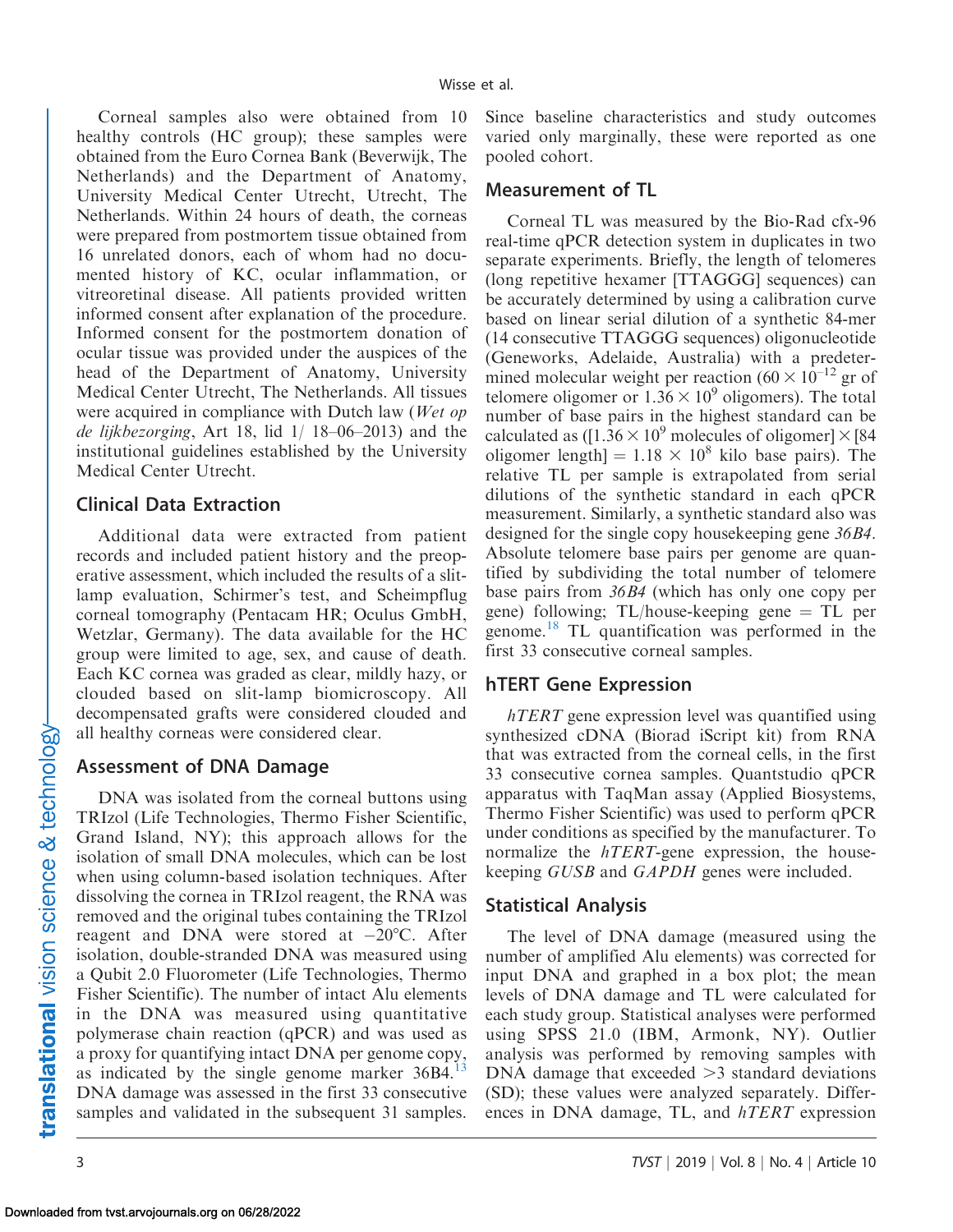were tested using the 1-way independent analysis of variance (ANOVA) or Kruskal-Wallis test. Multiple comparisons were tested using the post hoc Tukey's test.

### Results

#### Study Population

The mean  $(\pm SD)$  ages of subjects in the KC, DG, and HC groups were  $42.8 \pm 14.8$ ,  $67.6 \pm 12.0$ , and  $83.6 \pm 8.8$  years, respectively. Males were overrepresented (63.0%), underrepresented (33.3%), and equally distributed (56.3%) in the three groups, respectively. As expected, concurrent atopic disease and contact lens wear were more prevalent in the KC group (63.0% and 77.8%, respectively) compared to the DG group (9.5% and 57.1%, respectively). The KG and DG eyes were similar with respect to the Schirmer's test results. Four samples in the DG group, five in the HC group and one in the KC group did not yield sufficient DNA for analysis; thus, reducing the effective sample size from 64 corneas to 54. The characteristics of the four DG patients with nonviable samples did not differ from the mean group (data not shown). The donors of the nonviable HC samples were among the oldest samples (mean age of these four subjects was 87 years). Mean age of the 33 samples used for TL/hTERT assessment did not differ materially from the pooled group (KC 40.8  $\pm$  15.2, DG 66.7  $\pm$  11.9, HC 81.5  $\pm$  9.8 years).

#### DNA Damage

Mean levels of DNA damage in the pooled  $KC$  (*n*  $=$  26), DG (*n* = 17), and HC (*n* = 11) groups were 5.56  $\pm$ 14.08, 3.16  $\pm$  8.22, and 3.51  $\pm$  6.66, respectively. Log<sup>[10](#page-6-0)</sup> normalized values were  $-0.66 \pm 1.63, -0.59 \pm 1.63$ 1.54, and  $-1.01 \pm 1.60$ , respectively ( $P = 0.807$ ; [Fig.](#page-4-0) [1](#page-4-0)).

The aforementioned values represent the total number of breaks in the DNA double strands of all Alu elements per genome copy; thus, considerable variability was observed with respect to the total number of DNA breaks per sample (which ranged from  $8.653 \times 10^{-5}$  to 70.2 in this study). Therefore, we used outlier analysis to normalize the groups; using this approach, we excluded three KC, one DG, and two HC samples from analysis (see [Table 1](#page-5-0)). Removing these outliers reduced the average DNA damage in the KC, DG, and HC groups to 1.74  $\pm$ 2.71, 1.19  $\pm$  1.24, and 0.71  $\pm$  1.61 respectively, but did not affect the mean differences between the groups ( $P = 0.407$ ). Similar results were obtained when the results were adjusted for age (data not shown), and we found no significant correlation between age and DNA damage (Spearman's  $\rho =$  $-0.095$ ,  $P = 0.523$ ).

Atopy and contact lens wear are known risk factors for development of keratoconus. In the KC group, 17 patients had atopy and 21 patients wore contact lenses compared to two and 12, respectively, in the DG group. Therefore, we next investigated the extend of DNA damage among these subgroups. The amount of DNA damage did not differ significantly between the atopic  $(2.26 \pm 2.97)$  and nonatopic patients (1.26  $\pm$  1.30; P = 0.240) or between the patients who did and did not wear contact lenses preoperatively ( $P = 0.393$ ). We found that the level of DNA damage did not differ significantly from the clear to hazy corneas ( $P = 0.418$ ). Clear corneas showed a comparable amount of DNA damage (1.18  $\pm$  2.47) to the mildly hazy (1.80  $\pm$  2.57) and clouded  $(1.18 \pm 1.16)$  corneas. Three KC cases underwent CXL before a grafting procedure. DNA-damage increased 2-fold compared to overall outcomes, though this difference was not significant ( $P = 0.750$ ).

#### TL and hTERT Expression

TL is represented as total number of base pairs per genome. Four samples did not yield sufficient DNA for analysis. Mean TL in KC cases  $(n=11)$  was 3.92  $\times$  $10^9 \pm 6.61 \times 10^9$  (log<sup>10</sup> 8.88  $\pm$  0.945), 2.09  $\times$  10<sup>9</sup>  $\pm$  $5.78 \times 10^9$  (log<sup>10</sup> 7.22  $\pm$  1.83) in decompensated grafts  $(n = 10)$ , and 5.83  $\times$  10<sup>9</sup>  $\pm$  1.46  $\times$  10<sup>10</sup> (log<sup>10</sup> 8.02  $\pm$ 1.49) base pairs in healthy controls  $(n = 8)$ . These differences were statistically significant ( $P = 0.034$ ). Correction for age and sex did not affect these findings. TL was  $log<sup>10</sup>$  $log<sup>10</sup>$  $log<sup>10</sup>$  normalized to perform these analyses. hTERT did not reach detectable levels in any corneal sample.

#### **Discussion**

We hypothesized that increased DNA damage could be a feature of keratoconus corneal cells, caused either by increased DNA damage or decreased DNA damage responses. In addition, we hypothesized that increased damage could lead to increased replicative senescence or that increased replication of corneal cells on itself could underlie the epithelial remodeling in keratoconus. In this particular large sample, we found that the level of DNA damage and TL in the corneas of patients with keratoconus was similar to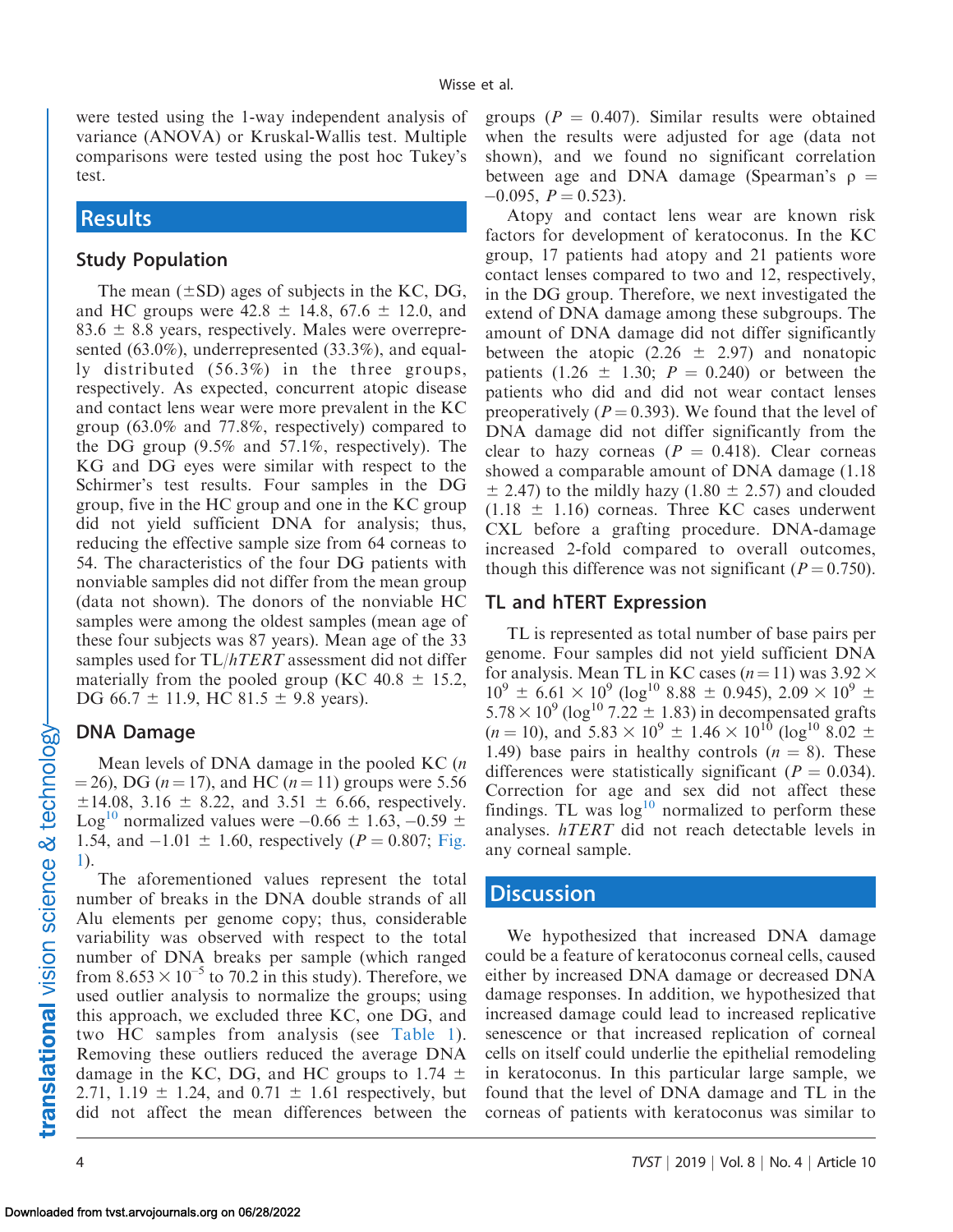Wisse et al.

<span id="page-4-0"></span>

Figure 1. Box plots with overlying scatter plots summarizing the mean and median DNA damage and TL measured in the three study groups. DNA damage was measured as the number of intact Alu elements per genome copy. TL is represented as total number of base pairs per genome. Top: TL. Bottom: DNA damage.

two control groups (patients with a decompensated graft not related to KC and healthy donor subjects). hTERT was not expressed in any corneal sample. In addition, we found no significant correlation between DNA damage, TL and either age, sex, atopic constitution, or the use of contact lenses. TL and hTERT expression levels have not been assessed previously in corneal tissue.

Several lines of evidence support the notion that keratoconic eyes have altered antioxidant function and/or an inadequate DNA repair system.<sup>[19](#page-6-0)</sup> DNA breaks are a feature of severe DNA damage and can be caused by various agents, such as UV light, ROS, or chemicals. When these breaks occur, cells initiate DNA repair responses. After this response there are three possible outcomes; the break is repaired, there is too much damage and the cell goes into apoptosis, or, as recently discovered, the break persists and the cell goes into a senescent state.<sup>[20](#page-6-0)</sup> Keeping this in mind, the DNA breaks assessed in our study represent recent nonrepaired breaks as well as accumulated unrepaired

breaks that did not lead to apoptosis. Following our results, we did not have an indication of increased DNA damage in corneal cells of keratoconus patients compared to healthy and diseased controls.

This does not rule out a contribution to KC development by more specific mechanisms. For example, Atilano et al. $6,21$  reported increased damage to mitochondrial DNA (mtDNA) in the corneas of patients with KC. However in another study, the corneal epithelium of KC patients did not appear to have increased DNA damage.

The majority of DNA sampled in our specimens should be regarded of epithelial origin and these short-lived mitotic highly active cells are replenished from the stem cell niche, located at the corneal limbus. The limbal region of the cornea is not explanted in routine corneal transplant surgery, though the epithelial cells should represent the genomic make-up of their progenitor stem cells. $^{22}$  $^{22}$  $^{22}$ This has been well studied and established for telomere attrition; due to the DNA end-replication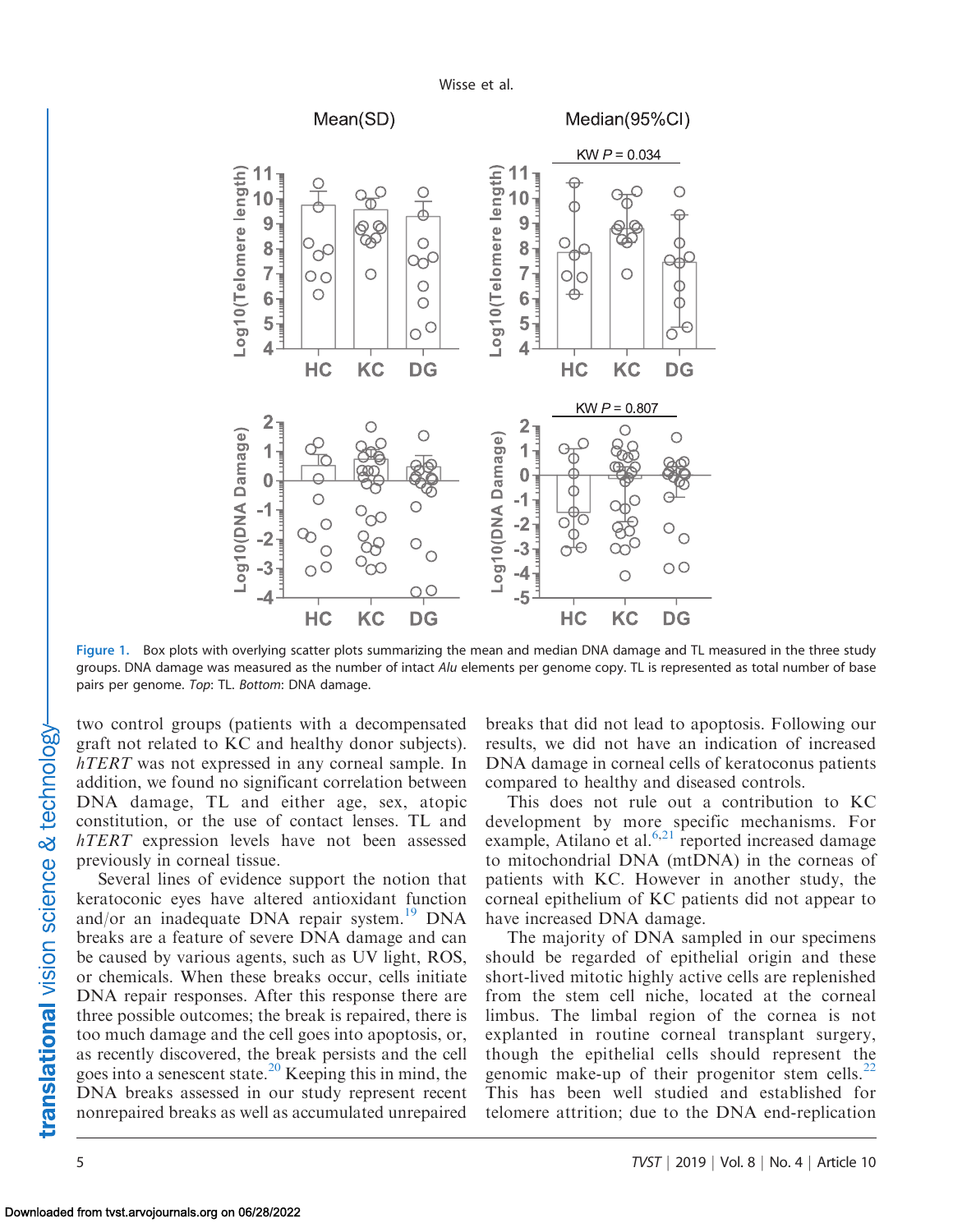<span id="page-5-0"></span>

|  | Table 1. Summary of DNA Damage in the Three Study Groups ( $N = 54a$ ) |  |
|--|------------------------------------------------------------------------|--|
|  |                                                                        |  |

|                           |                 |          | Mean $±$ SD      | <b>Multiple</b>         | Mean $±$ SD                     | <b>Multiple</b>         |
|---------------------------|-----------------|----------|------------------|-------------------------|---------------------------------|-------------------------|
|                           | $\overline{N}$  | Mean Age | (All Samples)    | Comparison <sup>b</sup> | (Outliers Removed) <sup>c</sup> | Comparison <sup>b</sup> |
| Keratoconus (KC)          | 26              | 42.7     | $5.56 \pm 14.08$ |                         | $1.74 \pm 2.71$                 |                         |
| Decompensated grafts (DG) | 17 <sup>a</sup> | 71.4     | $3.16 \pm 8.22$  | $P = 0.807$             | $1.19 \pm 1.24$                 | $P = 0.407$             |
| Healthy controls (HC)     | 11 <sup>a</sup> | 81.4     | $3.51 \pm 6.66$  |                         | $0.71 \pm 1.61$                 |                         |

 $^a$  Four samples in the DG group and five in the HC group did not yield sufficient DNA for analysis.<br>  $^b$  Independent samples Kruskal-Wallis test.

 $\epsilon$  Three outliers were removed from the KC group, one from the DG group, and two from the HC group.

inefficiency of polymerases, chromosomes shorten every cell division. In line with this, the epithelial cells will reflect the number of cell divisions made by their progenitor cells. Since the differences we found between TLs point towards longer telomeres in KC patients, we assumed that there was not a clear indication of increased regeneration of corneal epithelial cells in keratoconus. Naturally, biologically younger samples were expected to have longer telomeres, and statistical correction for age effects was hampered by the poor age distribution among the three sample sets. Since to our knowledge this is the first report on TL in corneal tissue, no comparison with younger healthy subjects was available. Mallet et al. $^{23}$  $^{23}$  $^{23}$  demonstrated that corneal epithelial cells have very efficient DNA repair mechanisms, and are less prone to UV-induced apoptosis. Possibly the need to remove highly damaged cells is hereby reduced.<sup>[23](#page-6-0)</sup> Overall, it seems that the morphologic characteristics of keratoconus are not mediated through accumulated DNA damage, aberrant DNA repair systems, or aberrant telomerase systems. Should the peculiar preclinical epithelial remodeling rather be attributed to inflam-mation in the corneal microenvironment?<sup>[24](#page-6-0)[,25](#page-7-0)</sup>

Interestingly, three patients with KC in our study underwent an epithelium-off corneal crosslinking procedure with UV-A irradiation years before the grafting procedure, and these patients only showed  $\times$ 2.6 higher level of DNA damage compared to the other samples. Therefore our data did not support a putative link between induced UV-A exposure and DNA damage, which was suggested in a recent report on a case in which crosslinking was associated with intraepithelial neoplasia.[26](#page-7-0)

Finally, our study investigated samples derived from patients who generally suffered from more advanced stages of corneal disease, which are inherently more eligible for corneal transplant surgery. To circumvent this, further investigations should preferably take into account early stages of KC and a longitudinal study design. This could be facilitated by studying corneal epithelium harvested at a CXL procedure, a promising tissue that we are currently exploiting in our laboratory to further explore the dynamics of KC pathology.

## **Conclusions**

To our knowledge, this study is the first to quantify DNA damage using intact Alu elements and assess TL and hTERT expression in corneal tissues. In summary, we found no signs of increased DNA damage or replicative stress in corneal samples obtained from patients with keratoconus compared to healthy controls and those with decompensated grafts. Thus, the link between DNA repair system dysfunction or accumulated genetic changes due to oxidative stress or UV radiation in the development of progressive KC is unclear. Future longitudinal research should be aimed at younger samples of progressive KC. A thorough analysis of local and systemic autoinflammatory changes should further elucidate our understanding of KC development.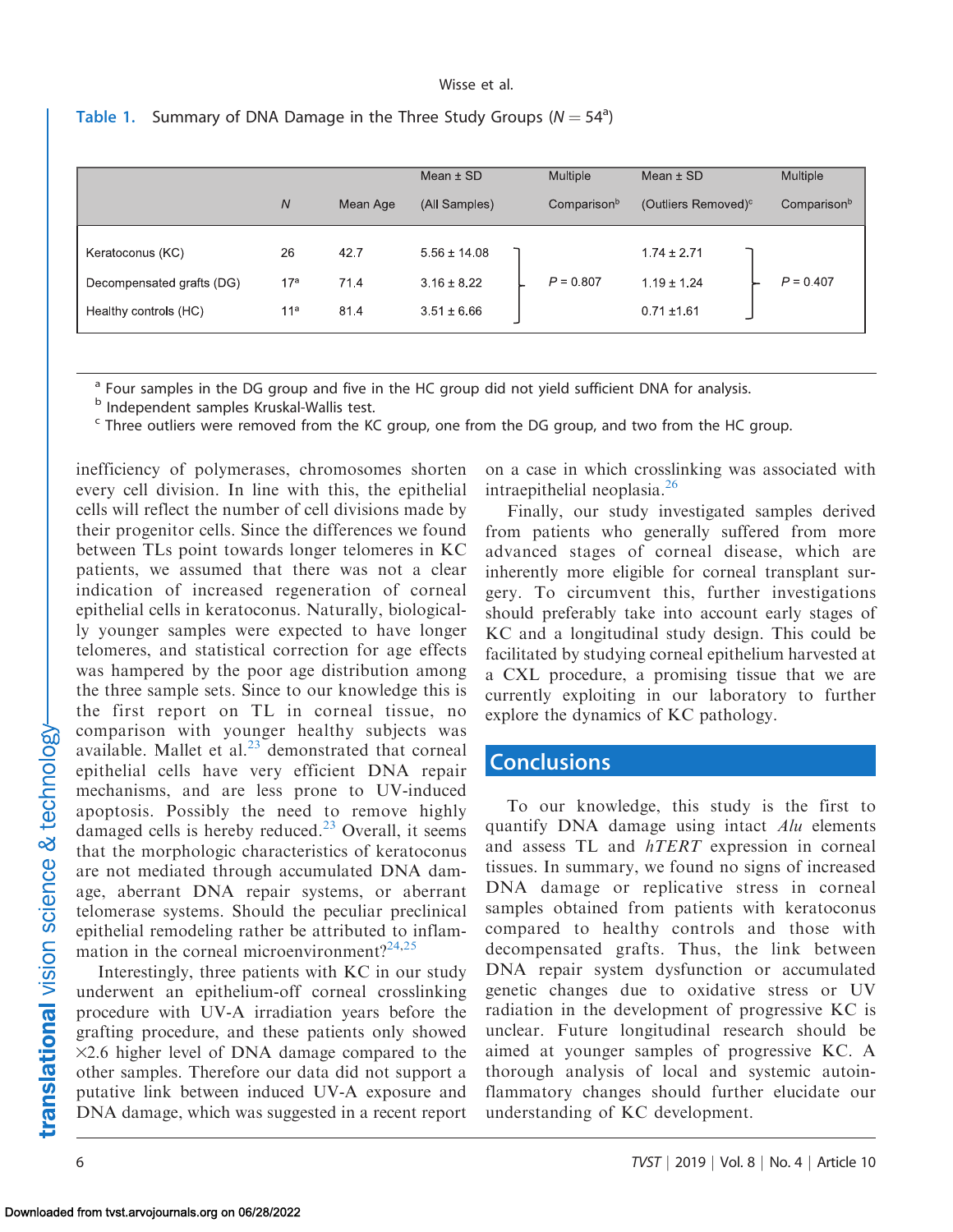### <span id="page-6-0"></span>Acknowledgments

The authors thank Rina Wichers, Sanne Hiddingh, Ronald Bleys, and Jan Beekhuis for their assistance in processing the corneal samples.

R.P.L. Wisse was partially funded by the Dr. F.P. Fischerstichting and the Stichting Vrienden van het UMC Utrecht (grant 14.149).

Disclosure: R.P.L. Wisse, None; J.J.W. Kuiper, None; T.R.D. Radstake, None; J.C.A. Broen, None

#### References

- 1. Rabinowitz YS. Keratoconus. Surv Ophthalmol. 1998;42:297–319.
- 2. Bawazeer AM, Hodge WG, Lorimer B. Atopy and keratoconus: a multivariate analysis. Br J Ophthalmol. 2000;84:834–836.
- 3. Jafri B, Lichter H, Stulting RD. Asymmetric keratoconus attributed to eye rubbing. Cornea. 2004;23:560–564.
- 4. Karamichos D, Hutcheon AE, Rich CB, Trinkaus-Randall V, Asara JM, Zieske JD. In vitro model suggests oxidative stress involved in keratoconus disease. Sci Rep. 2014;4:4608.
- 5. Parker JS, van Dijk K, Melles GR. Treatment options for advanced keratoconus: a review. Surv Ophthalmol. 2015;60:459–480.
- 6. Atilano SR, Coskun P, Chwa M, et al. Accumulation of mitochondrial DNA damage in keratoconus corneas. Invest Ophthalmol Vis Sci. 2005; 46:1256–1263.
- 7. Buddi R, Lin B, Atilano SR, Zorapapel NC, Kenney MC, Brown DJ. Evidence of oxidative stress in human corneal diseases. J Histochem Cytochem. 2002;50:341–351.
- 8. Lombardo M, Pucci G, Barberi R, Lombardo G. Interaction of ultraviolet light with the cornea: clinical implications for corneal crosslinking. J Cataract Refract Surg. 2015;41:446–459.
- 9. Behndig A, Karlsson K, Johansson BO, Brannstrom T, Marklund SL. Superoxide dismutase isoenzymes in the normal and diseased human cornea. Invest Ophthalmol Vis Sci. 2001;42:2293– 2296.
- 10. Gondhowiardjo TD, van Haeringen NJ, Volker-Dieben HJ, et al. Analysis of corneal aldehyde dehydrogenase patterns in pathologic corneas. Cornea. 1993;12:146–154.
- 11. Kenney MC, Chwa M, Atilano SR, et al. Increased levels of catalase and cathepsin V/L2 but decreased TIMP-1 in keratoconus corneas: evidence that oxidative stress plays a role in this disorder. Invest Ophthalmol Vis Sci. 2005;46:823– 832.
- 12. Flores I, Benetti R, Blasco MA. Telomerase regulation and stem cell behaviour. Curr Opin Cell Biol. 2006;18:254–260.
- 13. Englander EW, Howard BH. Alu-mediated detection of DNA damage in the human genome. Mutat Res. 1997;385:31–39.
- 14. Wang G, Hallberg LM, Saphier E, Englander EW, Short interspersed DNA element-mediated detection of UVB-induced DNA damage and repair in the mouse genome, in vitro, and in vivo in skin. Mutat Res. 1999;433:147–157.
- 15. Morales ME, White TB, Streva VA, DeFreece CB, Hedges DJ, Deininger PL. The contribution of alu elements to mutagenic DNA double-strand break repair. PLoS Genet. 2015;11:e1005016.
- 16. Cardelli M. Alu PCR. Methods Mol Biol. 2011; 687:221–229.
- 17. Cook GW, Konkel MK, Walker JA, et al. A comparison of 100 human genes using an alu element-based instability model. PLoS One. 2013; 3:e65188.
- 18. O'Callaghan N, Dhillon V, Thomas P, Fenech M. A quantitative real-time PCR method for absolute TL. Biotechniques. 2008;44:807–809.
- 19. Wojcik KA, Kaminska A, Blasiak J, Szaflik J, Szaflik JP. Oxidative stress in the pathogenesis of keratoconus and Fuchs endothelial corneal dystrophy. Int J Mol Sci. 2013;23:19294–19308.
- 20. Galbiati A, Beauséjour C, d'Adda di Fagagna F. A novel single-cell method provides direct evidence of persistent DNA damage in senescent cells and aged mammalian tissues. Aging Cell. 2017;16:422–427.
- 21. Atilano SR, Chwa M, Kim DW, et al. Hydrogen peroxide causes mitochondrial DNA damage in corneal epithelial cells. Cornea. 2009;28:426–433.
- 22. Di Girolamo N. Moving epithelia: tracking the fate of mammalian limbal epithelial stem cells. Prog Retin Eye Res. 2015;48:203–225
- 23. Mallet JD, Dorr MM, Drigeard Desgarnier MC, Bastien N, Gendron SP, Rochette PJ. Faster DNA repair of ultraviolet-induced cyclobutane pyrimidine dimers and lower sensitivity to apoptosis in human corneal epithelial cells than in epidermal keratinocytes. PLoS One. 2016;11: e0162212.
- 24. Wisse RPL, Kuiper JJW, Gans R, Imhof SM, Radstake TRD, Van der Lelij A. Cytokine